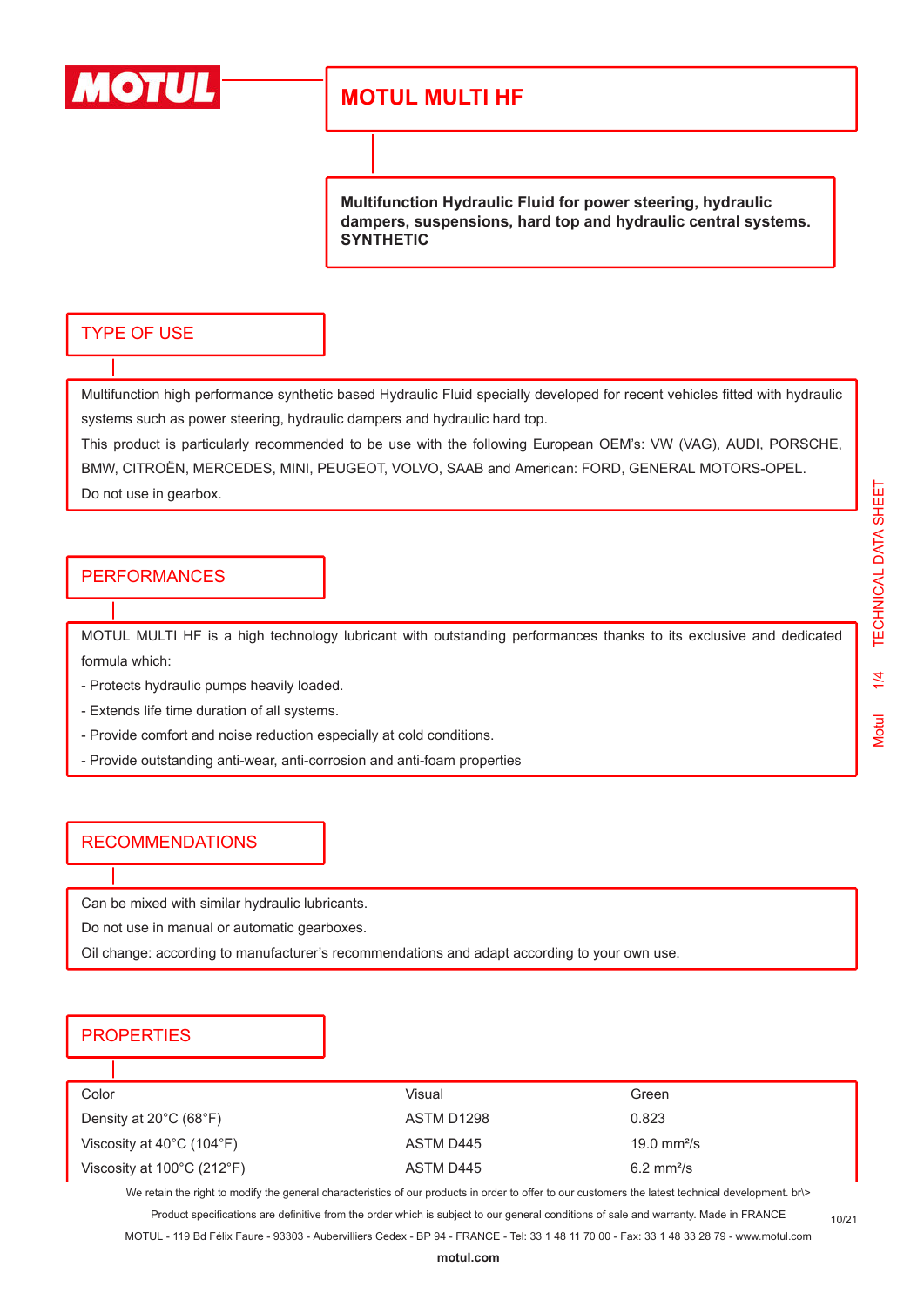

**Multifunction Hydraulic Fluid for power steering, hydraulic dampers, suspensions, hard top and hydraulic central systems. SYNTHETIC** 

| Viscosity Index | ASTM D2270 | 328.0               |
|-----------------|------------|---------------------|
| Flash point     | ASTM D92   | 155.0 °C / 311.0 °F |

We retain the right to modify the general characteristics of our products in order to offer to our customers the latest technical development. br\> Product specifications are definitive from the order which is subject to our general conditions of sale and warranty. Made in FRANCE

MOTUL - 119 Bd Félix Faure - 93303 - Aubervilliers Cedex - BP 94 - FRANCE - Tel: 33 1 48 11 70 00 - Fax: 33 1 48 33 28 79 - www.motul.com

**[motul.com](http://www.motul.com)**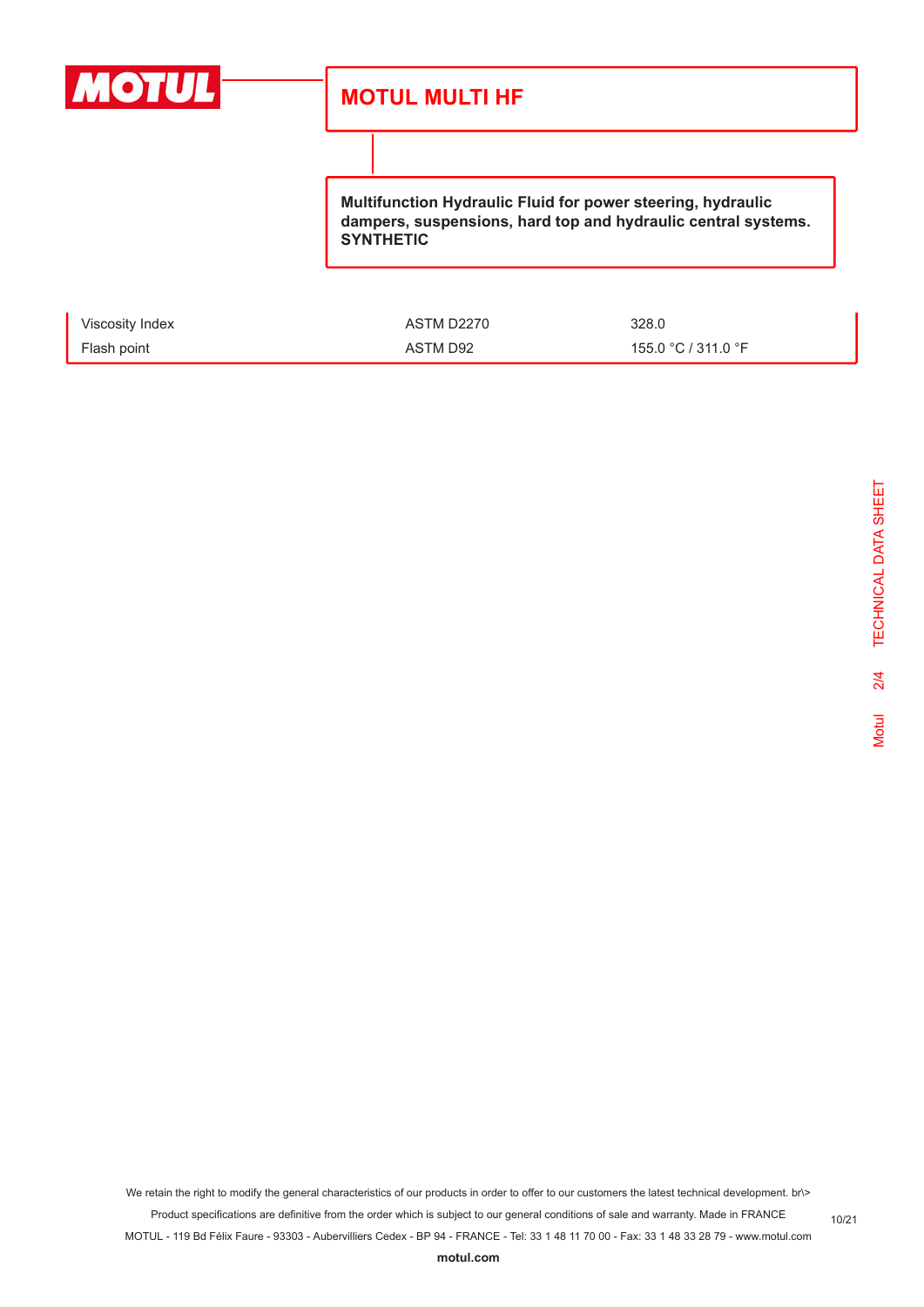

**Multifunction Hydraulic Fluid for power steering, hydraulic dampers, suspensions, hard top and hydraulic central systems. SYNTHETIC** 

| <b>STANDARDS</b>       |                                                                                                                          |  |
|------------------------|--------------------------------------------------------------------------------------------------------------------------|--|
| <b>DIN</b>             | 51 524 T2, 51 524 T3                                                                                                     |  |
| <b>ISO</b>             | 7308                                                                                                                     |  |
| <b>OE PERFORMANCES</b> |                                                                                                                          |  |
| <b>AUDI</b>            | G 002 000, G 00 4000, TL 52 146                                                                                          |  |
| <b>BENTLEY</b>         | RH 5000. TH 5000                                                                                                         |  |
| <b>BMW</b>             | 54 34 0 392 235, 54 34 0 394 395, 54 34 7 117 733, 81 22 9<br>407 758, 82 11 0 148 132, 82 11 1 468 041, 83 29 0 429 576 |  |
| <b>CHRYSLER</b>        | 05127381AB, 68088485AA, MS 10838, MS 11655, MS 5931                                                                      |  |
| <b>CITROËN</b>         | 9730 A5, 9735-EJ, 9735-EJ, 99 7969, 9979-A1, 9979 A4, H<br>50126, PSA S71 2710, Total Fluide DA, Total Fluide LDS        |  |
| <b>DODGE</b>           | MS 11655                                                                                                                 |  |
| <b>DS (CAPSA)</b>      | 9730 A5, 99 7969, 9979 A4, H 50126, Total Fluide DA, Total<br><b>Fluide LDS</b>                                          |  |
| <b>FENDT</b>           | X 902 011 622                                                                                                            |  |
| <b>FIAT</b>            | 9.55550-SA1. Tutela GI/R                                                                                                 |  |
| <b>FORD</b>            | <b>WSS-M2C204-A</b>                                                                                                      |  |
| <b>FUCHS</b>           | TITAN ZH 3044, TITAN ZH 4300 B                                                                                           |  |
| <b>GENERAL MOTORS</b>  | B 040 0070, B 040 0070, B 040 2012, GM 1940715, GM<br>1940766                                                            |  |
| <b>HYUNDAI</b>         | 00232-19017, PSF-4                                                                                                       |  |
| <b>JEEP</b>            | MS 11655                                                                                                                 |  |
| <b>KIA</b>             | 00232-19017, PSF-4                                                                                                       |  |
| <b>LAND ROVER</b>      | Cold Climate PAS Fluid LRN2261, LR003401                                                                                 |  |
| <b>LEXUS</b>           | PSA S71 2710, PSF NEW-W                                                                                                  |  |
| MAN                    | M 3289 (3623/93)                                                                                                         |  |
| <b>MERCEDES-BENZ</b>   | 001 989 24 03 10, 001 989 24 03 12, MB 345.0, Q 1 32<br>0001                                                             |  |
| <b>MINI</b>            | 54 34 0 392 235, 54 34 0 394 395, 54 34 7 117 733, 81 22 9<br>407 758, 82 11 0 148 132, 82 11 1 468 041, 83 29 0 429 576 |  |
| <b>OPEL</b>            | B 040 0070, B 040 2012, GM 1940 715, GM 1940 766                                                                         |  |
| <b>PEUGEOT</b>         | 9730 A5, 9735-EJ, 99 7969, 9979 A4, H 50126, PSA S71<br>2710. Total Fluide DA. Total Fluide LDS                          |  |
| <b>PORSCHE</b>         | 000 043 203 33, 000 043 206 56                                                                                           |  |
| <b>SAAB</b>            | 3032 380, 93160548                                                                                                       |  |
| <b>SEAT</b>            | G 002 000, G 004 000, G 004 012, TL 52 146                                                                               |  |
| <b>SKODA</b>           | G 002 000, G 004 000, G 004 012, TL 52 146                                                                               |  |
| <b>TOYOTA</b>          | PSA S71 2710, PSF NEW-W                                                                                                  |  |
| <b>VOLVO</b>           | 1161529, 1273 36, 30741424                                                                                               |  |
| VW                     | G 002 000, G 004 000, G 004 012, TL 52 146, TL 52 146                                                                    |  |
| ΖF                     | TE-ML 02K                                                                                                                |  |
| <b>PRODUCTS</b>        |                                                                                                                          |  |

TECHNICAL DATA SHEET Motul 3/4 TECHNICAL DATA SHEET $3/4$ **Motul** 

We retain the right to modify the general characteristics of our products in order to offer to our customers the latest technical development. br\> Product specifications are definitive from the order which is subject to our general conditions of sale and warranty. Made in FRANCE